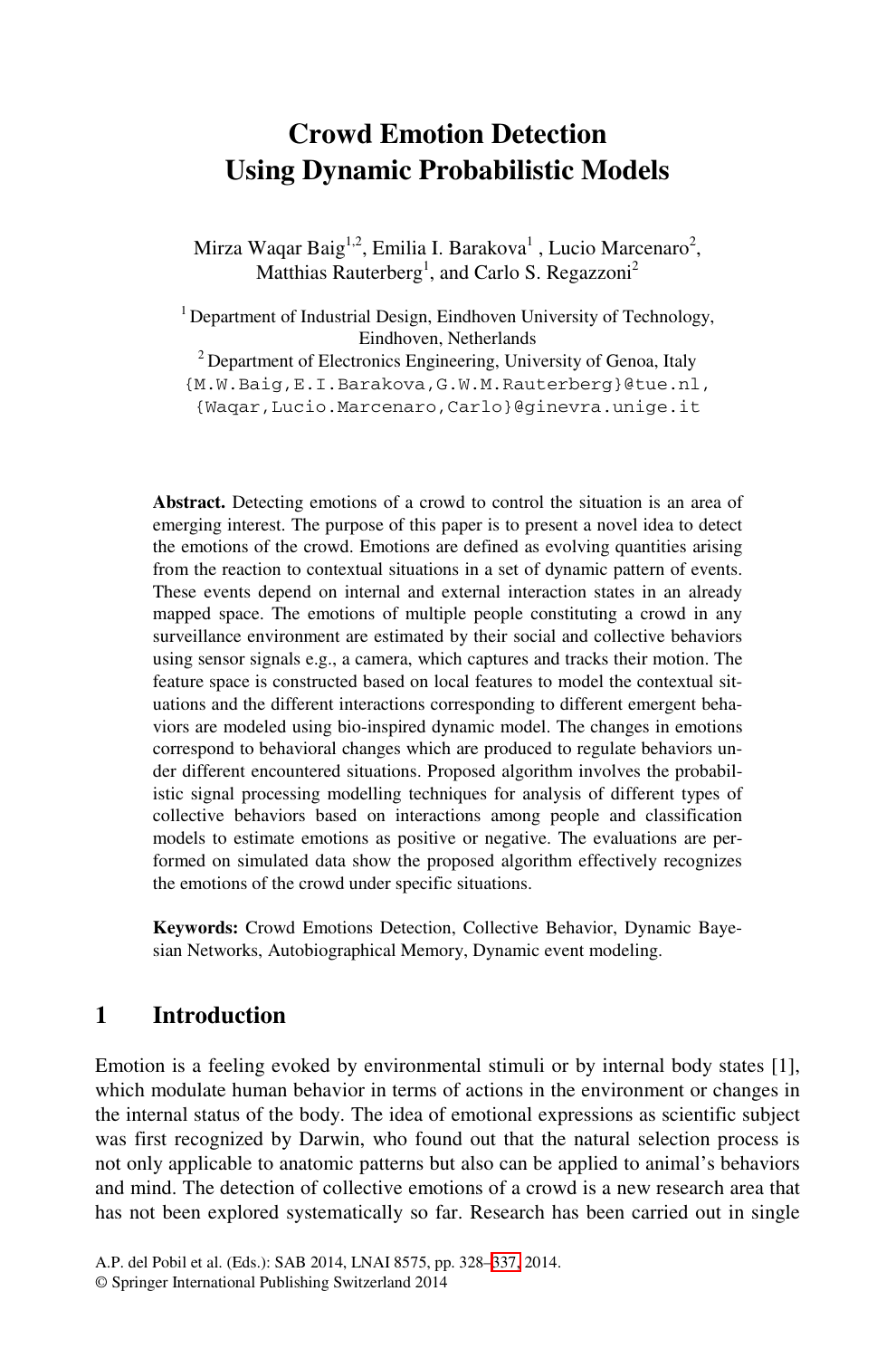person emotion detection and classification such as facial expressions systems using the distinctive facial features and calibrating them into emotions [2] of individuals. Voice expressions have also been used to detect emotions of individuals. The audiobased affect recognition using the features of pitch and context has been developed [3]. The body language and posture is also one of most useful feature in detection of emotion of people. The body language and posture guessed by the activity recognizers [4] [5]. Physiology based affect detection is quite broad approach, which requires the inclusion of delicate and calibrated sensors on body [6]. The physiology based methods are quite accurate but they require inclusion of delicate and calibrated sensors on body [7] and cannot be used in real life situations. Apart from these techniques, there are also multimodal techniques which fuse many features such as face, voice, and posture etc., the data coming from different sensors is fused to make a decision on type of emotion [8]. All the compact review mentioned above is in use for individual emotion detection, these systems cannot be employed in crowd emotion detection due to richness of features obtained with timing constraints of evaluation and calibration. The detection of emotions of the crowd is useful in crowd behavior management for safety and security and also in robot responses towards emotions of crowd.

The main contribution of this paper is to develop the first model to detect the emotions of the crowd. This paper presents the dynamic probabilistic modelling of behaviors that are being generated from autobiographical memory (AM). The AM is developed on modelling of events which got it concept from psychological theories. The evaluations have been performed for training and testing purposes. The paper explains the Emotion detection and classification algorithm in Section 2. The Section 3 consists of evaluations and results, Section 4 is conclusions, Section 5 consists of acknowledgement and Section 6 consists of references.

# **2 Crowd Emotion Computation**

The proposed framework is based on Ortony, Clore and Collins (OCC) [17] theory of emotion. The estimation of emotions is based on Russell et al. [16] circumplex model of affect. The local features such as motion tracking and density of crowd are used to make the possible causal relationship based features space. This feature space after reduction is used to generate emergent possible behaviours in an unsupervised way. These behaviours are then trained into different models according to context and situation, which are used to detect emotions. The algorithm flow first shows the topology based partitioning of observation space and then using the local features to make event based memory. Using this event based memory model possible behaviours which are then used to estimate emotions of the crowd.

#### **2.1 Topological Partitioning**

In order to extract the effective information from the crowd, we need to discretize the space under observation into smaller acceptable areas, in which the rich data information should be preserved. The topology representing networks (TRNs) algorithms are possible solution to divide the observation space into discrete areas. The instantaneous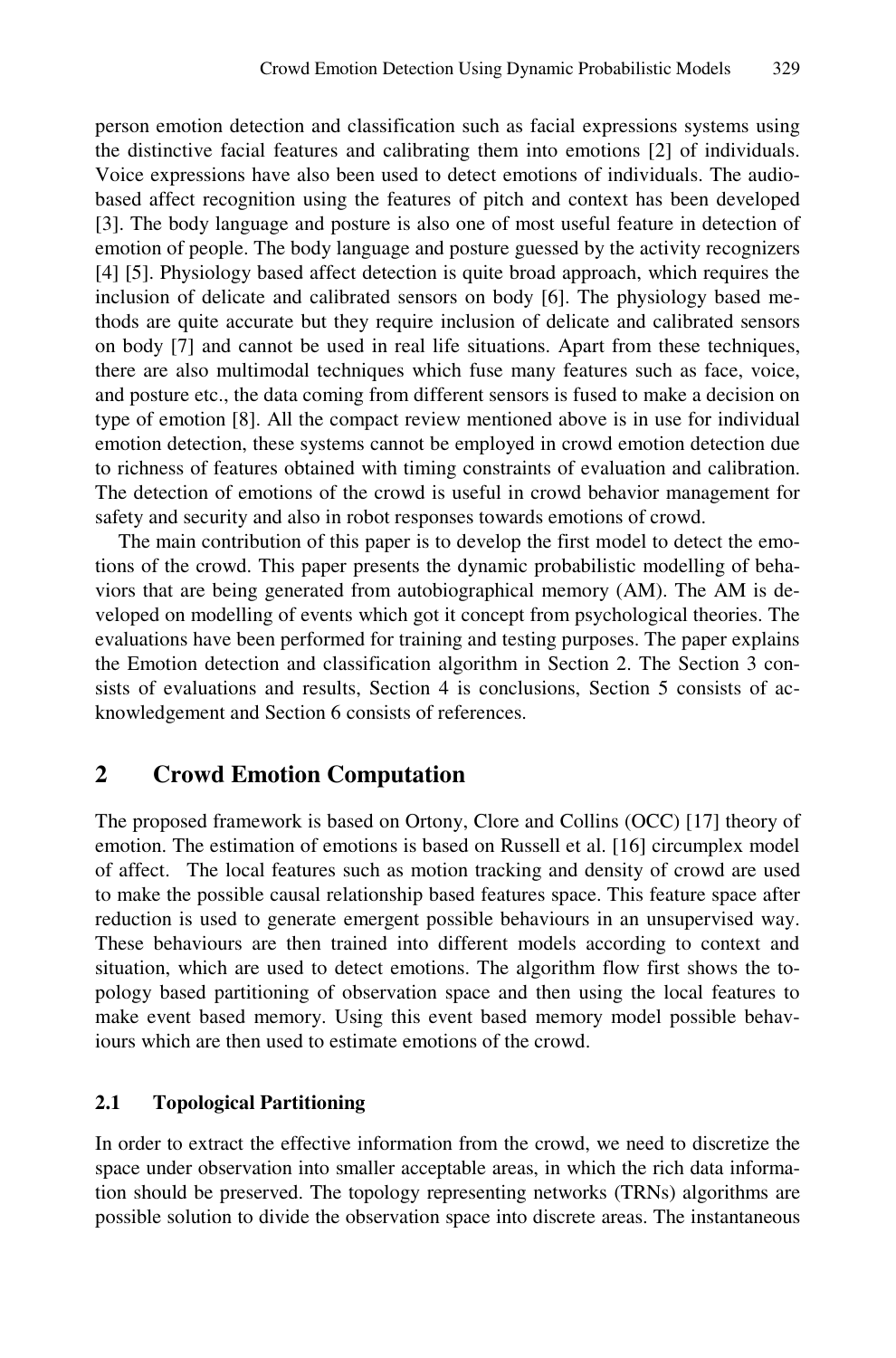topological map (ITM) is employed to divide the observation space into zones as shown in Figure 1. In [9], it has been demonstrated that ITM is an appropriate solution to discretize the zones of correlated trajectories.



**Fig. 1.** With  $\tau = 500$ ,  $\tau$  defines the minimum distance between a given zone given all the observations for creating new zone

#### **2.2 Modelling Events**

The ability to predict the emotions requires understanding of actions in an area under surveillance in order to define the interactions and activities that represent emotions. To reach this goal, a probable technique is to memorize all possible interactions that occur in related area among people and environment and their reactions due to these actions. A bio-inspired technique is used which has been mentioned in [10][11][12][13]. These interactions are generated due to causal relationships that happen among persons and environment. These types of interactions can be learned using AM as mentioned by Damasio [14]. The two states proto (internal) and core (mirror of external) state based observations are defined as proto (entity) and core (crowd). This makes a chain of temporally and spatially aligned proto  $\vec{x}_p$  and core state  $\vec{x}_c$  vectors. The proto and core events can be defined as  $\varepsilon_p$  and  $\varepsilon_c$  using the probabilistic model to develop AM. The triplets of events for passive and active interactions are  $\{\varepsilon_p^-, \varepsilon_c, \varepsilon_p^+\}$  and  $\{\varepsilon_c^-, \varepsilon_p, \varepsilon_c^+\}$  respectively. These represents the causal relationship in terms of initial situation (first event $\varepsilon_{p,c}$ ), the cause (second event $\varepsilon_{c,p}$ ), and consequent effect of the examined entity (third event  $\varepsilon_{p,c}^+$  ). This sequence of these states can be decided by using a probabilistic graphical model that describes the relationships among them using statistical and mathematical similarities among interactions. The interactions consist of temporal sequences of interdependent states described by two probability distributions:  $p(\epsilon_p^+ | \epsilon_c, \epsilon_p^-)$  and  $p(\epsilon_c^+ | \epsilon_p, \epsilon_c^-)$ . The Dynamic Bayesian networks (DBNs) are used to model the interaction. The conditional probability densities (CPD)  $p(\varepsilon_t^p | \varepsilon_{t-1}^p)$  and  $p(\varepsilon_t^c | \varepsilon_{t-1}^c)$  simulates the motion tracking and crowdedness patterns. The interactions among the two interacting objects can be modelled using conditional probability densities (CPDs):

$$
p(\varepsilon_t^p | \varepsilon_{t-\Delta t^c}^c); p(\varepsilon_t^c | \varepsilon_{t-\Delta t^p}^p)
$$
 (1)

The (1) represents the probability that events  $\varepsilon_c$  occurred at time  $t - \Delta t^c$ , by the interacting object which is related to the core context and vice versa. The casual relationships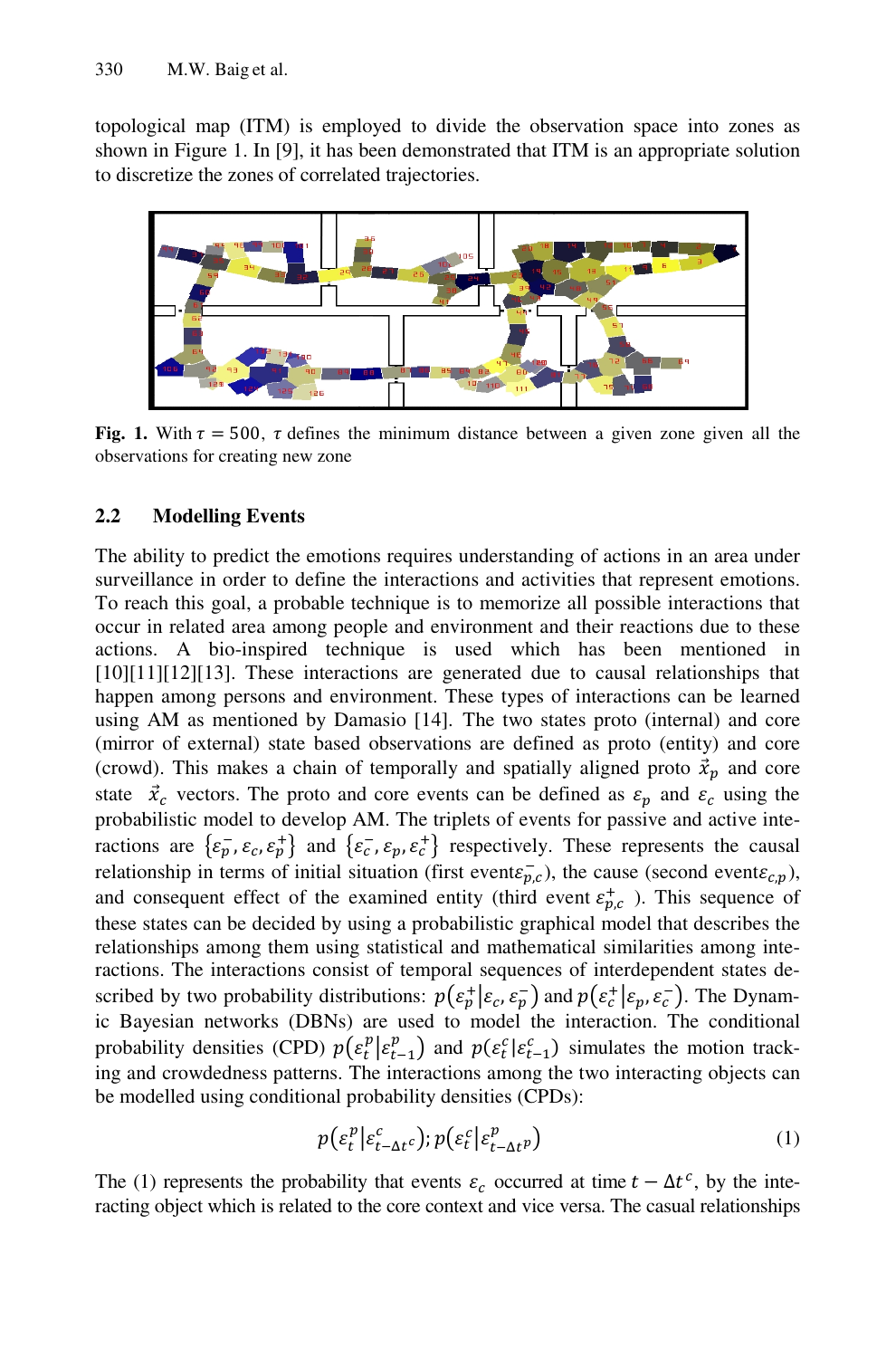between the two interacting objects are modelled using two conditional probabilities (CPDs):

$$
p(\varepsilon_t^p | \varepsilon_{t-4t}^c, \varepsilon_{t-4t}^p); p(\varepsilon_t^c | \varepsilon_{t-4t}^p, \varepsilon_{t-4t}^c)
$$
 (2)

The probability densities in (2) consider interaction of (1) as well as initial situation  $\varepsilon_{t-\Delta t}^c$  and  $\varepsilon_{t-\Delta t}^p$ . The observations associated with proto and core are  $\varepsilon_t^p$  and  $\varepsilon_t^c = [d_t]$ . The proto and core states are  $\vec{x}_p(t)$  and  $\vec{x}_c(t)$ . In order to represent these elements with respect to contextual information, a clustering technique of dimensionality reduction such as Self organized map (SOM) [15], unsupervised classifier is used to convert multidimensional proto  $\vec{x}_p(t)$  and core vectors  $\vec{x}_c(t)$  into low dimension W-Z, where W is the dimension of map (layer). The clusterization process, maps proto and core states into 2-D vectors, which correspond to the neurons of SOM map. These are called core super states  $S_{x_c}$  and proto Super states  $S_{x_n}$ . SOM allows clustering the proto  $\vec{x}_p(t)$  and core vectors  $\vec{x}_c(t)$  into corresponding neuron map as super states, which are then known as proto super-state  $S_{x_n}$  and core superstate $S_{x_c}$ . The parameter M is to be tuned. The labels associated are given by:

$$
S_{x_p}^i \mapsto l_p^i, \quad i = 1, \dots, n_p; \ S_{x_c}^j \mapsto l_c^j, \quad j = 1, \dots, n_c \tag{3}
$$

where  $S_{x_p}^i$  and  $S_{x_c}^j$  are the ith and jth super states, and  $n_p$  and  $n_c$  are total number of proto and core states generated during mapping. The proto and core superstates are labelled with the semantic labels from the ITM zones. The event is defined as when a proto or core super-state changes its zone. This gives rise to AM associated with each zone. Using the SOM representation, it is possible to detect changes in the map through super states, where super-states are connected by local features for particular instances. This representation encompasses the changes in state vectors  $\vec{x}_p(t)$  and  $\vec{x}_c(t)$  for every time instatnt as movements in map. If changes in state vectors  $\vec{x}_p(t)$  and  $\vec{x}_c(t)$  do not imply changes in super-state labels  $S_{x_p}^i \mapsto l_p^i$  and  $S_{x_c}^j \mapsto$  $l_c^j$ , then the SOM mapping needs to be recalibrated as the semantics defined are not the correct representation of events. When super states  $S_{x_p}^i$  and  $S_{x_c}^j$  change during specific time instants, their contextual modification entails an event. Therefore, an event is defined as:  $\theta_e^t = l_{p,c}^{i,j}(t-1) \leftrightarrow l_{p,c}^{i,j}(t)$ , where  $i, j = 1, ..., n_{p,c}$ , with timing constraints  $T_{max}$ . There are also null events (null changes in super statesi = j, can be defined as  $\theta_e^t = \varnothing_e$ . This gives rise to AM memory model, this is modelled by the events in which learning the changes from proto super-states to core-super-states and subsequent modification of core super-state is memorized. The following three types of events can be memorized. (i)  $\theta_p^- = S_{x_p^0} \to S_{x_p^-}$  is the proto event at initial time instant. This represents the alteration of the proto super-state into  $S_{x_p^0} \mapsto l_p^i$  to  $S_{x}$   $\mapsto l_p^j$  that can happen before the core event. The event  $\theta_p$  also remembers the time window  $T_{max}^-$ . The two labels  $l_p^i$  and  $l_p^j$  and are related with super states  $S_{\chi_p^0}$ and  $S_{x_{\overline{p}}}$ . The event  $\theta_p^-$  also remembers the time window  $T_{max}^-$ . (ii)  $\theta_c = S_{x_c^-} \rightarrow S_{x_c^+}$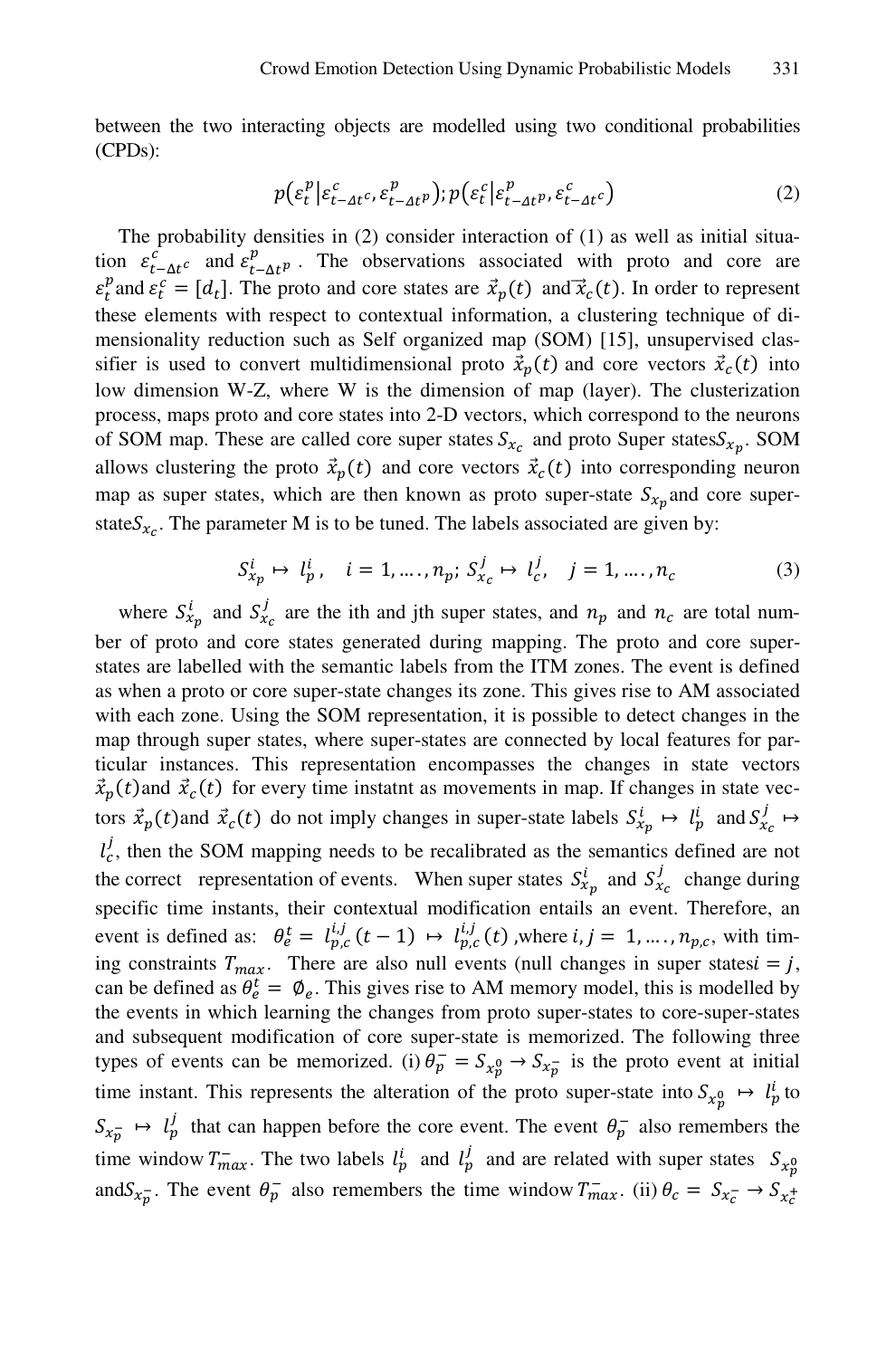is the core event. This shows the alteration of external super-state into  $S_{x_c^-} \mapsto l_c^m$ to  $S_{x_c^+} \leftrightarrow l_c^n$ . (iii)  $\theta_p^+ = S_{x_p^-} \rightarrow S_{x_p^+}$ : is the proto event following the core event. It is also associated with the super states as  $S_{x^-_p} \mapsto l_p^j \text{ to } S_{x^+_p} \mapsto l_p^k$ . The following triplet  $W = {\theta_p^-, \theta_c, \theta_p^+}$  represents the self-abstraction, which is related with AM. The AM represents the core conscious in Damasio work.

#### **2.3 Emotion Modelling in Crowd**

Emotion modelling in crowd is based on OCC theory [16], which states that the emotions are valanced reactions to events, agents and objects. These events, agents and objects can be either pleasing or displeasing to the subject under consideration. We use AM events which are already coupled by probability density of observations from agents and events. To scale the emotions into positive and negative, we use the Russell et. al. [17] two dimensional map of mental space of emotions. On this map, we only use valance coordinate to define emotions into positive and negative emotions. In order to cluster AM event stream triplets  $\{\theta_p^-, \theta_c, \theta_p^+\}$  which are based on trajectory behavioral patterns, which is later used to classify into emotions. The triplet pattern for AM for trajectory behavior sequence is given by

$$
W_N = \{w_1, \dots w_n\} \tag{4}
$$

The training dataset consists of N triplet vectors

$$
U = \{W_1, \dots, W_n, \dots, W_N\}
$$
 (5)

 $W_N$  is the total behavioral patterns gathered. In order to gather the natural clustering of training trajectories on which the model should be constructed, we need to cluster the data into classes. As number of clusters is unknown, we use the DBN modelling to cluster the data into behavioral patterns using affinity matrix approach. To calculate the affinity between two trajectory sequences,  $W_a$  and  $W_b$ , the  $D_a$  and  $D_b$  two DBNs, are trained using expectation maximization (EM) algorithm [18]. The affinity between  $W_a$  and  $W_b$  is:

$$
Q_{ab} = \frac{1}{2} \{ \frac{1}{s_a} \log p(W_a | D_b) + \frac{1}{s_b} \log p(W_b | D_a) \}
$$
(6)

where  $p(W_a|D_b)$  is the likelihood of perceiving  $W_a$  given  $D_b$ ,  $S_a$  and  $S_b$  are the lengths of  $W_a$  and  $W_b$  respectively. A N X N infinity matrix is obtained  $Q = [Q_{ab}]$ , where  $a, b \leq N$ . This makes a new representation of dataset U as

$$
Z_q = \{q_{k1}, \dots, q_{kn}, \dots, q_{kN}\}\tag{7}
$$

where k is the cluster or class label. Each behavioural pattern is modelled by a feature vector which is dynamically warped by DBNs. This defines the scene/ situation based clusters in the model. Considering the different clusters, if we have only sparse data, then it will be difficult to fit the model. The training set  $Z_q$  in this case consists of K clusters. The distribution of behavioral patterns is modeled based on Gaussian mixture model (GMM). Given the K-th mixture component of GMM, the log likelihood of observing the training dataset  $Z_q$  is defined as: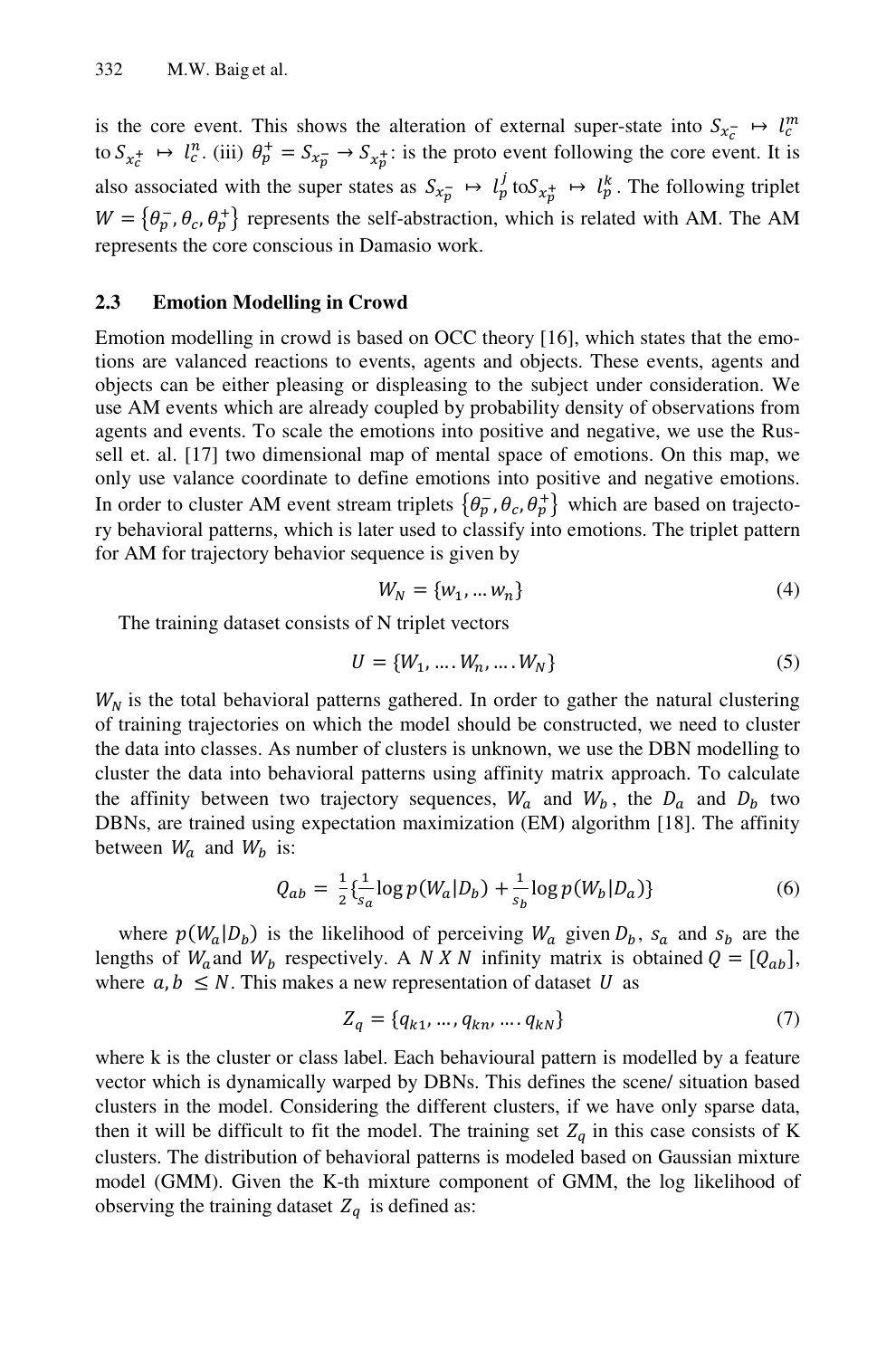$$
\log p(Z_q|\partial) = \sum_{n=1}^{N} (\log \sum_{k=1}^{K} p(q_{kn}|\partial_k))
$$
\n(8)

where  $p(q_{kn}|\partial_k)$  is the Gaussian distribution of K-th mixture component. The parameters  $\partial$  of the model are evaluated using EM algorithm. To design optimal number of classes for the mixture model, Bayesian information criterion [19]. For any given K, the BIC is given by:

$$
BIC = -\log p(Q|\partial) + \frac{F_K}{2}\log N \tag{9}
$$

where  $F_K$  is the number of parameters required to model K-th component of GMM. Now N numbers of behavioral patterns are labelled to one of the behavioural clustered class. To define positive and negative emotional behaviors, we need to have labelled dataset for positive and negative emotions.



BIC versus cluster selection

**Fig. 2.** BIC model selection for optimal number of clusters of model, this BIC is modelled for negative emotion model  $E_n$  for affinity matrix of order N=60

For training initialization of positive  $E_p$  and negative emotion  $E_n$  models, the labelled dataset is used. The positive emotion  $E_p$  model is given for any behaviour O as:

$$
p(O|E_p) = \sum_{q=1}^{Q_p} \delta_{pq} p(O|D_{pq})
$$
\n(10)

where  $\delta_{pq}$  is the mixing probability of qth mixture component with  $\partial_{pq}$  =  $\sum_{q=1}^{Q_p} \delta_{pq} = 1$ , and  $D_{pq}$  is the qth DBN corresponding to qth normal behavior. Similarly for negative emotions, the behavior **O** belonging to negative emotions model  $E_n$  is given by:

$$
p(O|E_n) = \sum_{q=1}^{Q_n} \delta_{nq} p(O|D_{nq})
$$
\n(11)

The models for both positive and negative emotions situations are trained separately using labelled data. An accumulative measure of online emotion classification is proposed in this task. Whenever an external observed behavior  $Q_{new}$  is detected, the probability distribution estimated by GMM of detected behavior and the positive and negative emotion models is evaluated by using the likelihood ratio test (LRT) [22].

$$
\psi(Q_{new}) = \frac{p(Q_{new}|E_p)}{p(Q_{new}|E_n)} \begin{cases} \geq \propto_{th} & \text{Positive Emotion} \\ \langle \propto_{th} & \text{Negative Emotion} \end{cases} \tag{12}
$$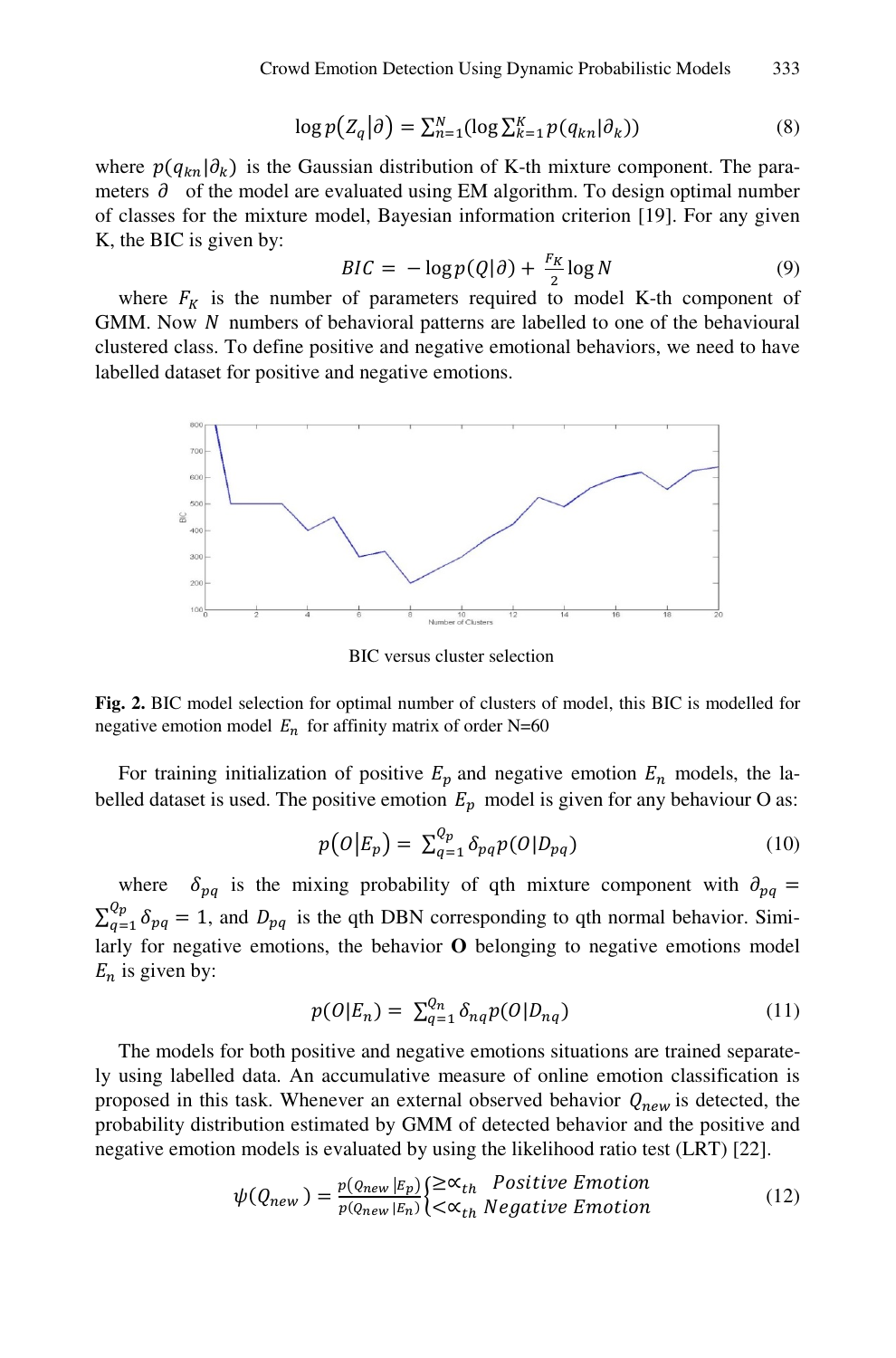where  $p(Q_{new} | E_p)$  and  $p(Q_{new} | E_n)$  are calculated using equations, where  $\alpha_{th1}$ and  $\alpha_{th2}$  are the thresholds that are being tuned based on the model and false positive rate of detection of emotions. Using this procedure, several responses are calculated for time  $T_c$  and the decision is made with maximum response of people with positive and negative emotions based on detection of emotion of people detected in maximum in an area under observation.

## **3 Evaluation and Results**

To evaluate the proposed computational model of crowd emotions, we design a simulation model in which we can produce the evacuation and panic situations. People are presented as agents that move under different behaviors and a realistic crowd behaviors and RBAS (Realistic Behavioral Agent Simulation) model is proposed [20]. The algorithm is based on social force model SFM [21], simulates the agents as ellipse with particular sizes. The agents have sense of environment and plan their own path to avoid collisions. The shaking and repelling effect in agents have been reduced using the body contact and sliding forces. The interactions among agents have been modeled based on personal reaction space. These changes in SFM model makes the model more realistic as every parameter has been modeled based on findings from psychology and video tracking. The crowd simulation model has been developed on C++. To train the negative emotions model, the following situations produced, which are common to panic and evacuation events was produced a) Herding b) Faster is Slower c) Turbulent flow d) Stop and go waves. The events have been captured and different kinds of behaviors have been detected during these flows according to the context such as passing through doors during high density, changing the motivation etc. The positive and negative emotion situations are labelled and normal behaviors are also labelled and two models for both positive and negative emotions have been trained. The labelled data for emotions produces the following clustered global negative behavior situations. The commonly observed behavior cluster classes are clustered at doors of rooms a)  $C_1$  to  $C_3$  b)  $C_2$  to  $C_3$  c)  $C_1$  to  $C_4$  d)  $C_1$  to  $C_3$  e)  $C_2$  to  $C_4$  f)  $C_3$  to  $C_5$  g)  $C_5$  to  $C_6$  h)  $C_4$  to  $C_6$ , where  $C_1$  to  $C_6$  are the rooms in the simulation. There are also many other classes which are representation of sudden events. The optimal cluster selection is done using the BIC as shown in figure 2. The log likelihood ratio is plotted against frames which are taken at random. The emotions detected are then followed by comparison with the labelled data and it shows that detection ratio follows the actual labels as shown in figure 4.

To evaluate the performance of the algorithm, ROC (receiver operating curves) are obtained, these are obtained by 50 different trails of simulations with two different thresholds of likelihood ratios for both models of positive and negative emotions. The ROC curves evaluations in figure 3 and table 1 show the classification accuracy is quite acceptable.

## **4 Conclusion**

A situation based emotion detection and classification technique has been proposed. Using the models for positive and negative emotions, the method utilizes a dynamic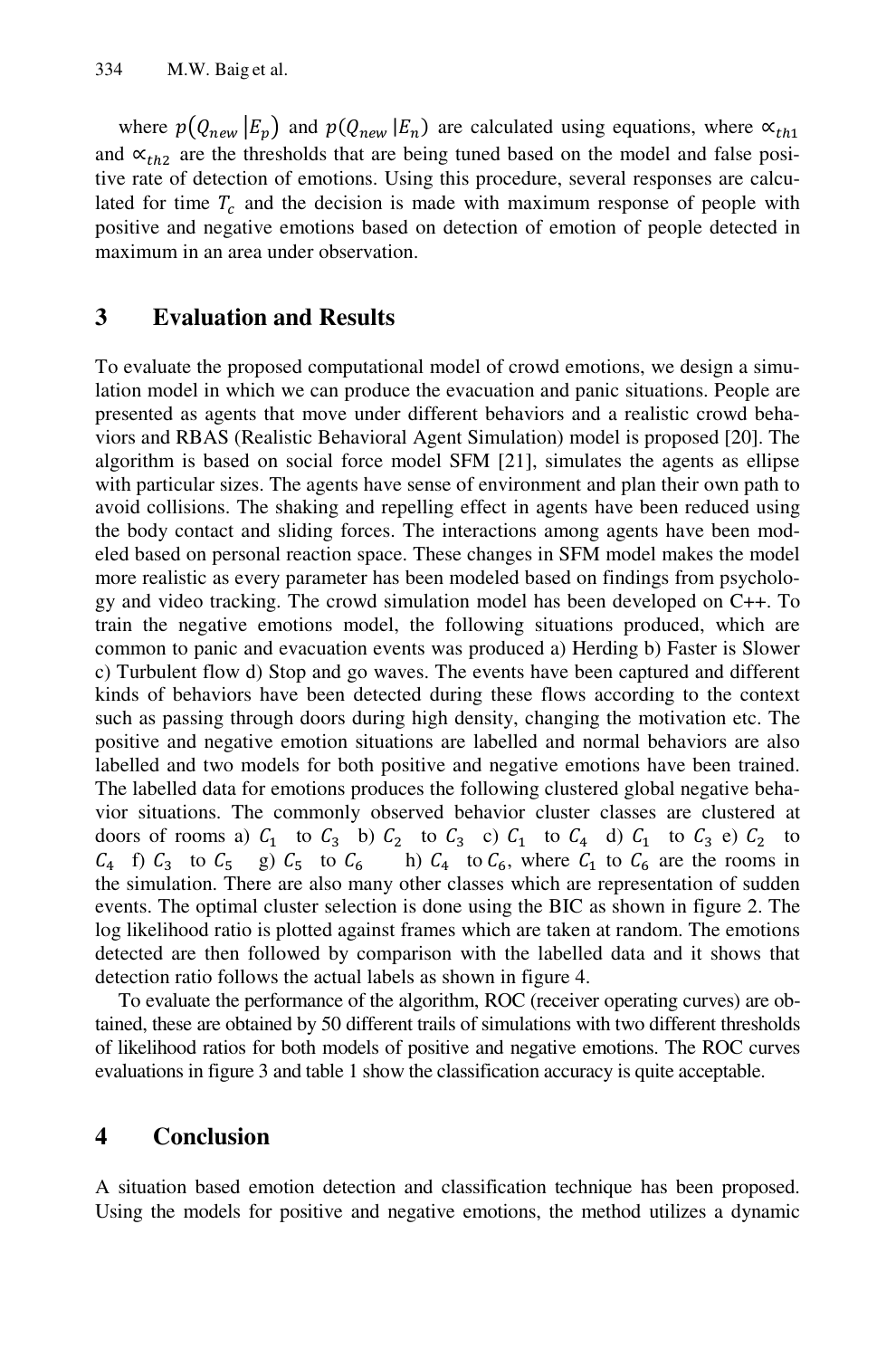probabilistic clustering technique to model responses in different situations. The context based information is modeled based on the bio-inspired autobiographical memory. The likelihood ratio test used to classify emotions in crowds has been demonstrated. To our knowledge, the proposed model is the first one in the literature to present algorithm on detection of emotions of the crowd and results have shown that the model is capable of detecting the emotions of the people from individual level to collective level with high accuracy. This system could be useful in surveillance environment to predict the crowd situations before they happen. The future work includes the collection of datasets with the help of experts and making general context information for every kind of situation.

| Parameters      | Area under ROC          | Area under ROC curve |
|-----------------|-------------------------|----------------------|
|                 |                         |                      |
|                 | curve for positive emo- | for negative emotion |
|                 |                         |                      |
|                 |                         |                      |
|                 | tion model $E_p$        | model $E_n$          |
|                 |                         |                      |
|                 |                         |                      |
|                 |                         |                      |
|                 |                         |                      |
| $\propto_{th1}$ | 0.886                   | 0.858                |
|                 |                         |                      |
|                 |                         |                      |
| $\propto_{th2}$ | 0.845                   | 0.812                |
|                 |                         |                      |
|                 |                         |                      |

| <b>Table 1.</b> Results from ROC for positive emotion model $E_p$ and negative emotion model $E_n$ |  |
|----------------------------------------------------------------------------------------------------|--|
|----------------------------------------------------------------------------------------------------|--|

**Table 1.** Results from ROC for positive emotion model  $E_p$  and negative emotion model  $E$ 



(a) ROC curve for positive emotion model  $E_n$ 

(b) ROC curve for negative emotion model  $E_n$ 

Fig. 3. ROC curves obtained using 50 different experimental scenarios and using two different thresholds as in equation with  $\alpha_{th1} = -0.25$  and  $\alpha_{th2} = -0.30$ . (a) Positive Emotion model  $E_p$  (b) Negative emotion model  $E_n$ .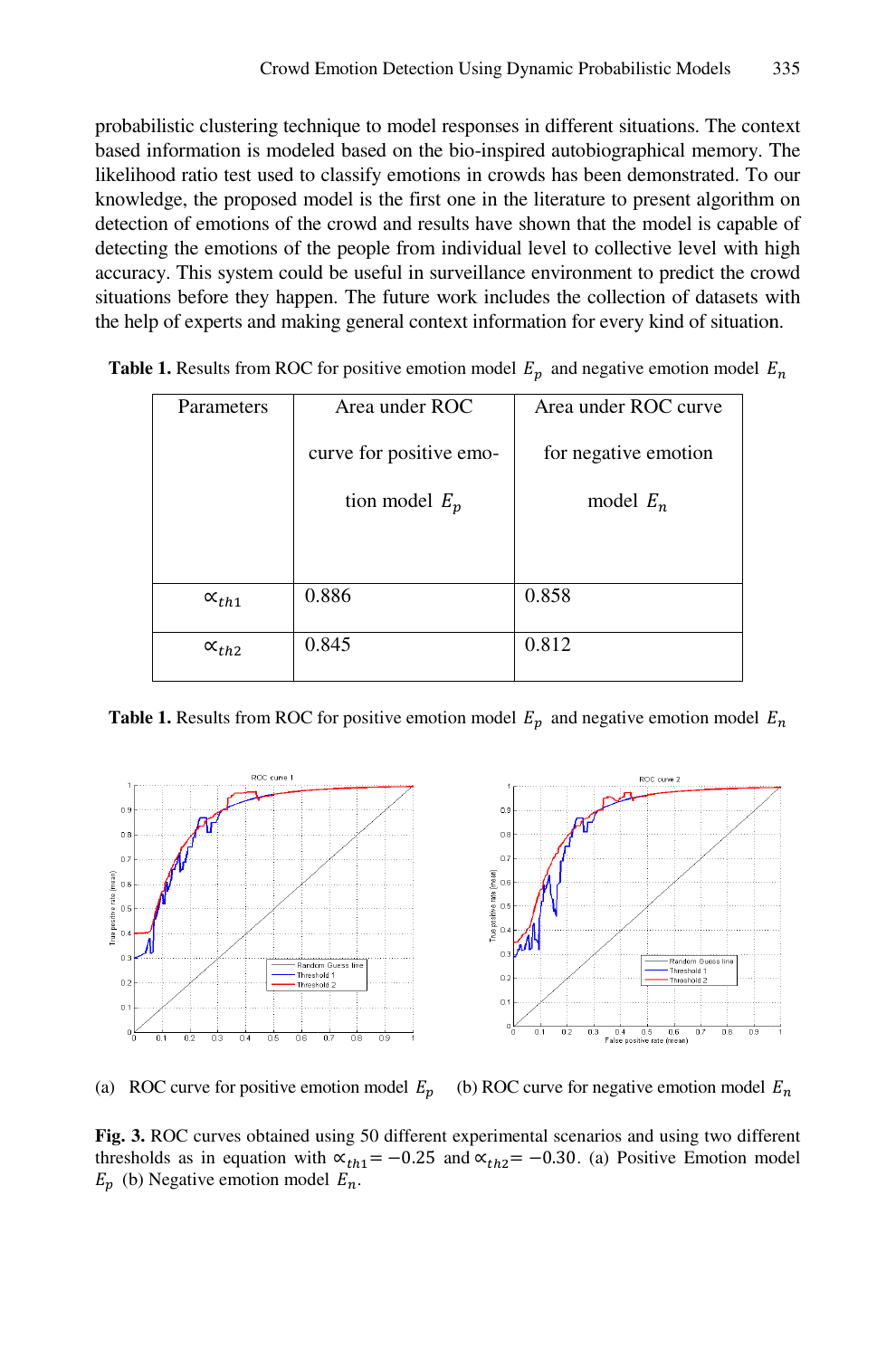



(a) Positive Emotions Detected of the crowd at  $(350<sup>th</sup> frame)$ 

(b) Herding Situation (Negative Emotions Detected)  $(850<sup>th</sup> frame)$ 



(c) Comparison of Log likelihood ratio and Frames

**Fig. 4.** Comparison of Log likelihood ratio and emotion deduced in different frames (a) Normal situation depicts positive emotion. The blue box represents the group of people whose emotions are averaged to give the result. (b) Herding behavior produced at  $C_3$  to  $C_5$  and negative emotions were detected on average in blue box. (c) Comparison of Log likelihood ratio and video frames using  $x_{th} = -0.25$ . The detected curve is by our model and actual curve is obtained by comparison of labelled data. The blue box shows the area under observation.

**Acknowledgment.** This work was supported in part by the Erasmus Mundus Joint Doctorate in Interactive and Cognitive Environments, which is funded by the EACEA Agency of the European Commission under EMJD ICE FPA n 2010-0012

# **References**

- 1. Bower, G.H., Cohen, P.R.: Emotional influences in memory and thinking: Data and theory. In: Affect and Cognition, vol. 1 (1982)
- 2. Ekman, P.: Expression and the nature of emotion. Approaches to Emotion 3, 19–344 (1984)
- 3. Juslin, P.N., Scherer, K.R.: Vocal expression of affect. The new handbook of Methods in Nonverbal Behavior Research, 65–135 (2005)
- 4. Scherer, K.R.: Vocal communication of emotion: A review of research paradigms. Speech Communication 40, 227–256 (2003)
- 5. Mota, S., Picard, R.W.: Automated posture analysis for detecting learner's interest level. In: 2003 Conference on Computer Vision and Pattern Recognition Workshop, CVPRW 2003, vol. 5. IEEE (2003)